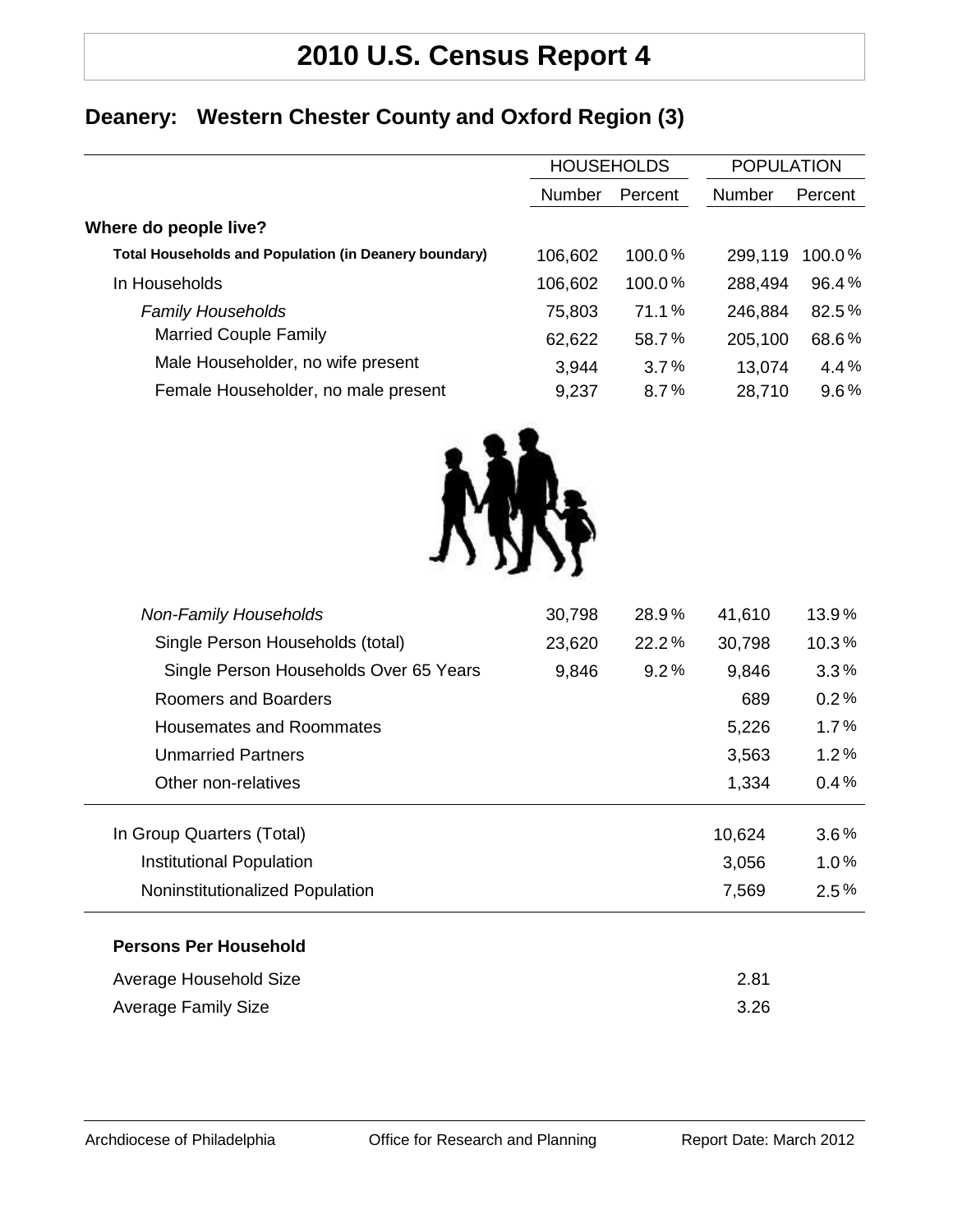# **2010 U.S. Census Report 4**

## **Deanery: Western Chester County and Oxford Region (3)**

|                                                      |               | <b>POPULATION</b> |  |
|------------------------------------------------------|---------------|-------------------|--|
| <b>CHILDREN - UNDER AGE 18</b>                       | <b>Number</b> | Percent           |  |
| Total Children - Under Age 18 (in Deanery boundary)  | 73,585        | 100.0%            |  |
| In Households                                        | 73,067        | 99.3%             |  |
| Householder or spouse is under 18                    | 26            | 0.0%              |  |
| With Related:                                        |               |                   |  |
| Married-Couple Family                                | 56,084        | 76.8%             |  |
| Male Householder, No Wife Present                    | 2,887         | 3.9%              |  |
| Female Householder, No Husband Present               | 8,311         | 11.3%             |  |
| <b>Other Related Householder</b>                     | 1,291         | 1.8%              |  |
| <b>With Non-Relatives</b>                            | 941           | 1.3%              |  |
| <b>Grandparent Householder</b>                       | 3,527         | 4.8%              |  |
| In Group Quarters                                    | 518           | 0.7%              |  |
| Institutionalized population                         | 358           | 0.5%              |  |
| Noninstitutionalized population                      | 160           | 0.2%              |  |
| Where do Adults - Age 65 and Older - Live?           |               |                   |  |
| Total Adults - Age 65 and Older (in Parish boundary) | 39,936        | 100.0%            |  |
| In Households                                        | 38,401        | 96.2%             |  |
| Family Households:                                   | 27,356        | 68.5%             |  |
| Is Householder or Spouse                             | 24,255        | 60.7%             |  |
| With Other Relative Householder                      | 509           | 1.3%              |  |
| With Non-Related Householder                         | 125           | 0.3%              |  |
| is Parent                                            | 1,574         | 3.9%              |  |
| is Parent-in-Law                                     | 893           | 2.2%              |  |
| In Non-family Households:                            | 11,045        | 27.7%             |  |
| Male Living Alone                                    | 2,513         | 6.3%              |  |
| Male not Living Alone                                | 278           | 0.7%              |  |
| Female Living Alone                                  | 7,333         | 18.4%             |  |
| Female not Living Alone                              | 325           | 0.8%              |  |
| Other                                                | 596           | 1.5%              |  |
| In Group Quarters                                    | 1,535         | 3.8%              |  |
| Institutionalized population                         | 1,427         | 3.6%              |  |
| Noninstitutionalized population                      | 108           | 0.3%              |  |
| <b>Housing Units in the Deanery</b>                  |               |                   |  |
| <b>Total Housing Units</b>                           | 112,266       | 100.0%            |  |
| Occupied                                             | 106,602       | 95.0%             |  |
| Owner-Occupied                                       | 80,108        | 71.4%             |  |
| Renter-Occupied                                      | 26,493        | 23.6%             |  |
| Vacant                                               | 5,664         | 5.0%              |  |